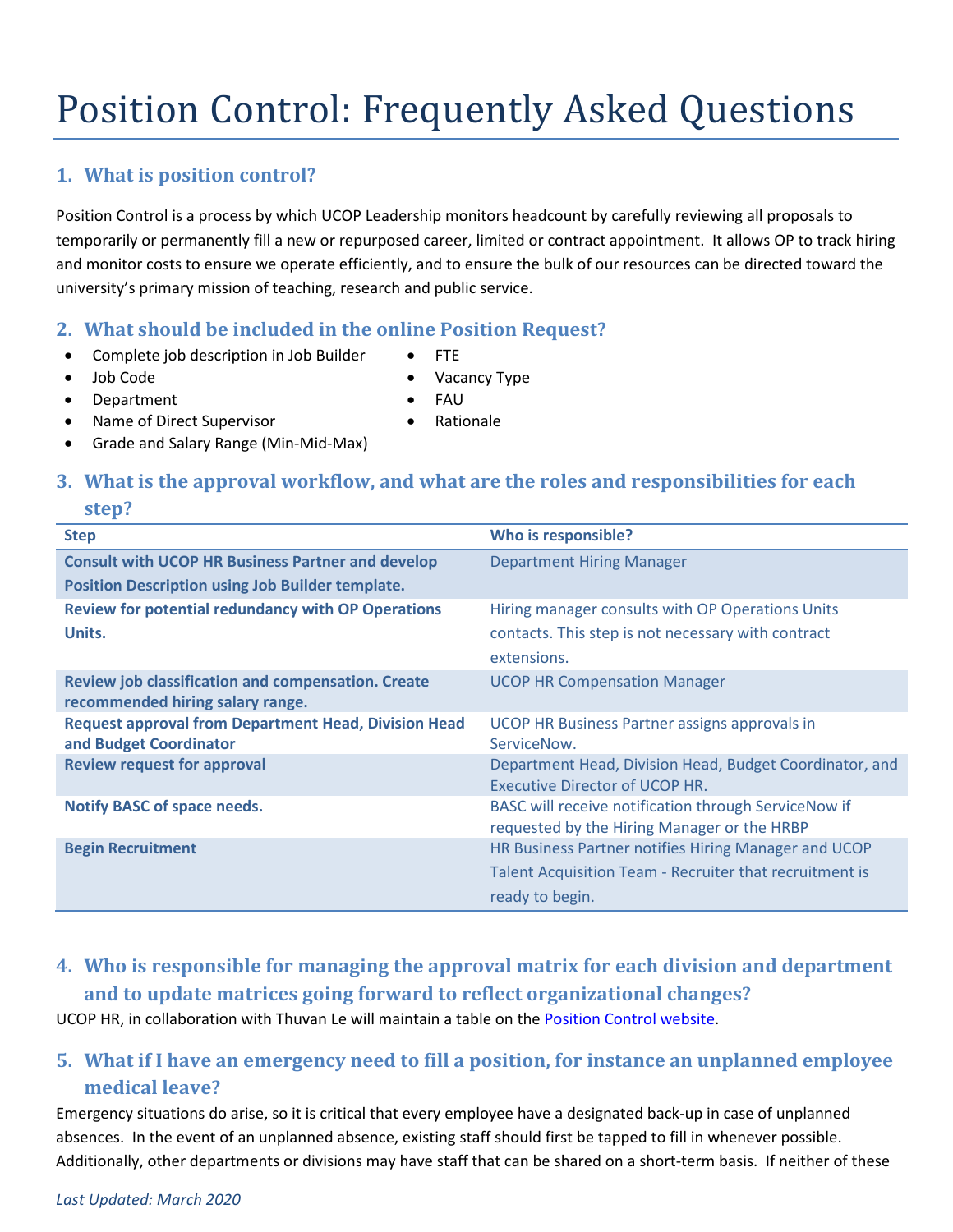options is available, a TOPS employee may be hired for up to 30 days. Any time beyond 30 days will require approval through the position control process.

## **6. As a hiring manager, what is my role?**

We recommend that you work closely with your UCOP HR business partner and initiate conversations with Building and Administrative Service Center to determine space availability early in the process. In addition, if you think the position you are recruiting for may perform work that is redundant with functions carried out by the OP Operations Units, please speak directly with the contact listed below to determine the degree of redundancy. It may be possible to get the work that you need done more quickly without hiring another person.

| <b>Operations Unit</b>                                   | <b>Point of Contact</b>                        |
|----------------------------------------------------------|------------------------------------------------|
| <b>OP Budget Office</b>                                  | Eva Goode, Director                            |
| <b>Business Resource Center (BRC)</b>                    | Brad Niess, Director                           |
| <b>Building and Administrative Service Center (BASC)</b> | Steve Murray, Director                         |
|                                                          | Donna Collins, Associate Director              |
| <b>UCOP Human Resources</b>                              | Nancy Pluzdrak, Executive Director             |
| <b>Information Technology Services (ITS)</b>             | Shirley Bittlingmeier, Client Services Manager |

**7. I already have funding in my budget for these positions. Why do I have to obtain an additional approval?**

Position Control Is required if you have new position; if you are replacing a position where the position description has not been updated in the last three years, and/or you are repurposing a position number.

## **8. What salary information should be used when requesting approval through Position Control? Do we need approval to make a salary offer if it is within the approved recommended range?**

Salary information is not required when requesting approval through the online process. The Compensation Manager will evaluate market data and internal equity to recommend a hiring range for the position. This range will be reviewed by the Division Leader and Budget Coordinator during the approval process. When you are ready to make an offer to a selected candidate, please contact your HR Business Partner to coordinate approval of the offer amount.

### **9. What are the different types of appointments? Are they all subject to position control?**

- Employee appointments are defined i[n PPSM-3.](http://policy.ucop.edu/doc/4010390/PPSM-3) Only employee appointments are subject to position control.
- Independent contractors are defined in [BFB-BUS-77](http://policy.ucop.edu/doc/3220483/BFB-BUS-77) as those that the University has the right to control only the result of the service, not the manner of performance.

Independent consultants are defined i[n BFB-BUS-34](http://policy.ucop.edu/doc/3220478/BFB-BUS-34) as those that the University does not control either the manner of performance or the result of the service. Only employee appointments are subject to position control.

Independent contractors and consultants are subject to a [pre-approval process](http://www.ucop.edu/business-operations/procedures-guidance/preapproval-consultants-contractors.html) as directed by President Napolitano in her January 22, 2014 emai[l communication.](http://link.ucop.edu/2014/01/27/president-napolitano-implementing-budget-capping-measures-at-ucop/) For questions regarding employee appointments, contact your HR Business [Partner;](http://www.ucop.edu/local-human-resources/staff-contacts/find-hr-business-partner.html) for questions regarding independent contractors and consultants, contact [Purchasing/Procurement.](mailto:ucopcontractor@ucop.edu)